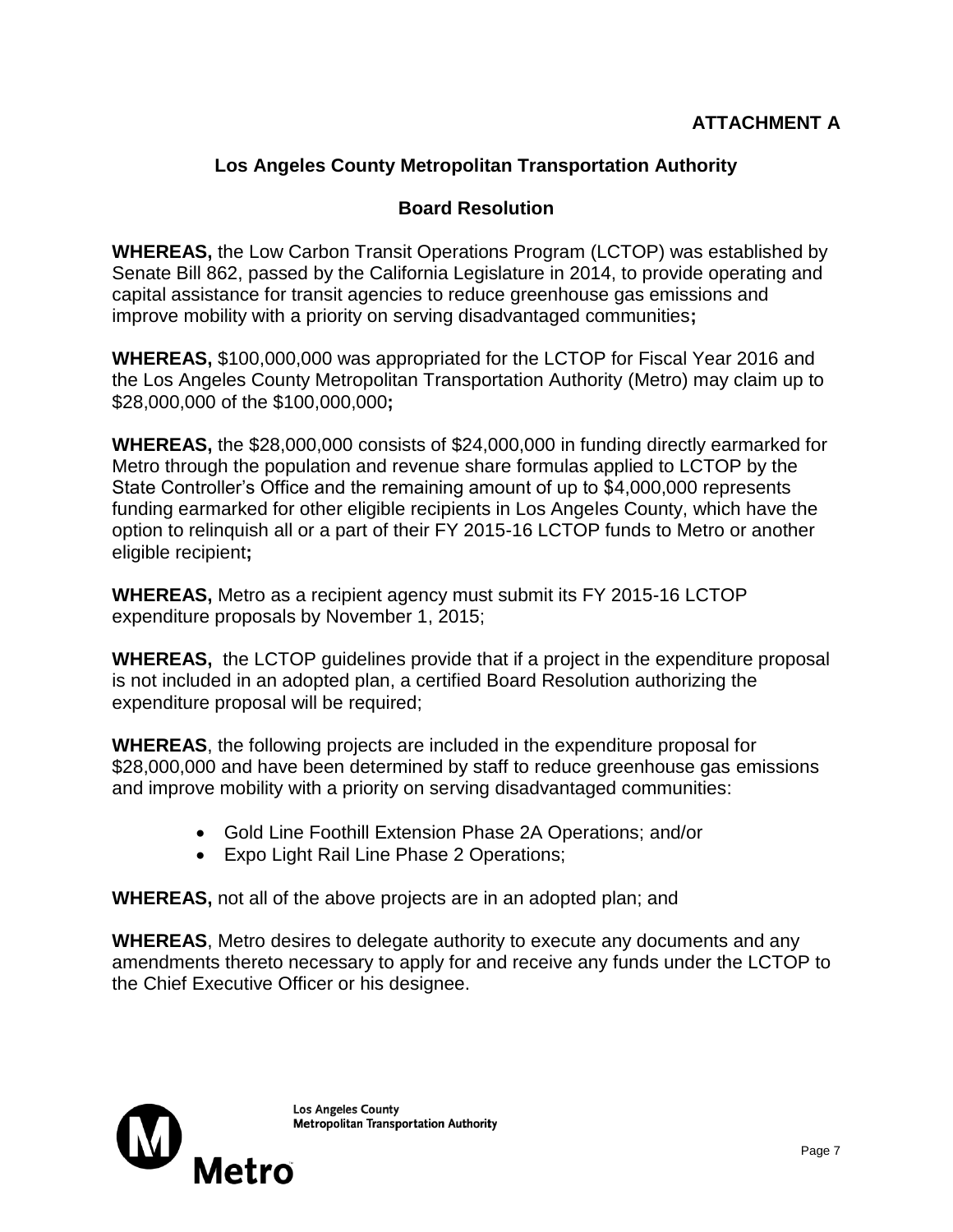**NOW, THEREFORE, BE IT RESOLVED** by the Board of Directors of the Los Angeles County Metropolitan Transportation Authority that:

- 1. The Chief Executive Officer (CEO) or his designee is authorized to claim up to \$28,000,000 in FY 2015-16 Low Carbon Transit Operations Program (LCTOP) funds from California's Cap-and-Trade Program's Greenhouse Gas Reduction Fund for the:
	- Gold Line Foothill Extension Phase 2A Operations; and/or
	- Expo Light Rail Line Phase 2 Operations.

**NOW THEREFORE, BE IT FURTHER RESOLVED** that the Chief Executive Officer or his designee be authorized to execute all required documents of the LCTOP program, including any amendments thereto in order to obtain LCTOP funds.